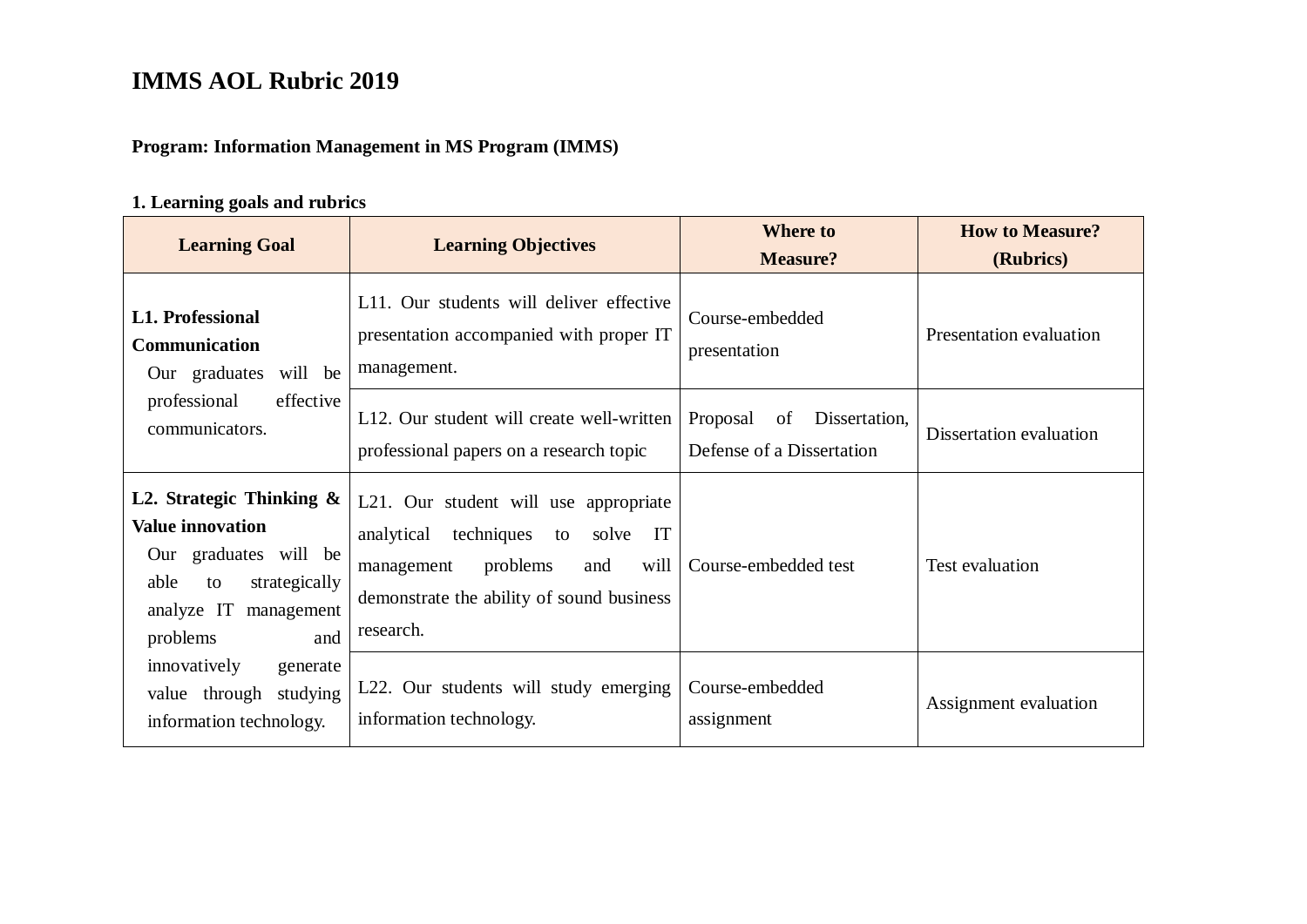| L3. Domain Expertise in<br><b>IT Management</b><br>will<br>graduates<br>Our                           | IT<br>will<br>$L31.$ Our<br>students<br>build<br>management specific knowledge and<br>understand the key issues.                 | Course-embedded<br>assignment                        | Assignment evaluation   |
|-------------------------------------------------------------------------------------------------------|----------------------------------------------------------------------------------------------------------------------------------|------------------------------------------------------|-------------------------|
| professional<br>develop<br>knowledge<br>and exhibit<br>professional competencies<br>in IT management. | L32. Our students will apply domain<br>expertise to the business problems in the<br>IT management.                               | Course-embedded<br>assignment                        | Assignment evaluation   |
| L4.<br>Analytical<br>and                                                                              | L41. Our student will identify and<br>diagnose management/research problems.                                                     | Course-embedded<br>assignment                        | Assignment evaluation   |
| <b>Creative Thinking</b><br>Our graduates will be<br>capable researchers.                             | Our<br>students<br>will<br>L42.<br>engage<br>in<br>management research and present the<br>findings of such research effectively. | Proposal of Dissertation,<br>Defense of Dissertation | Dissertation evaluation |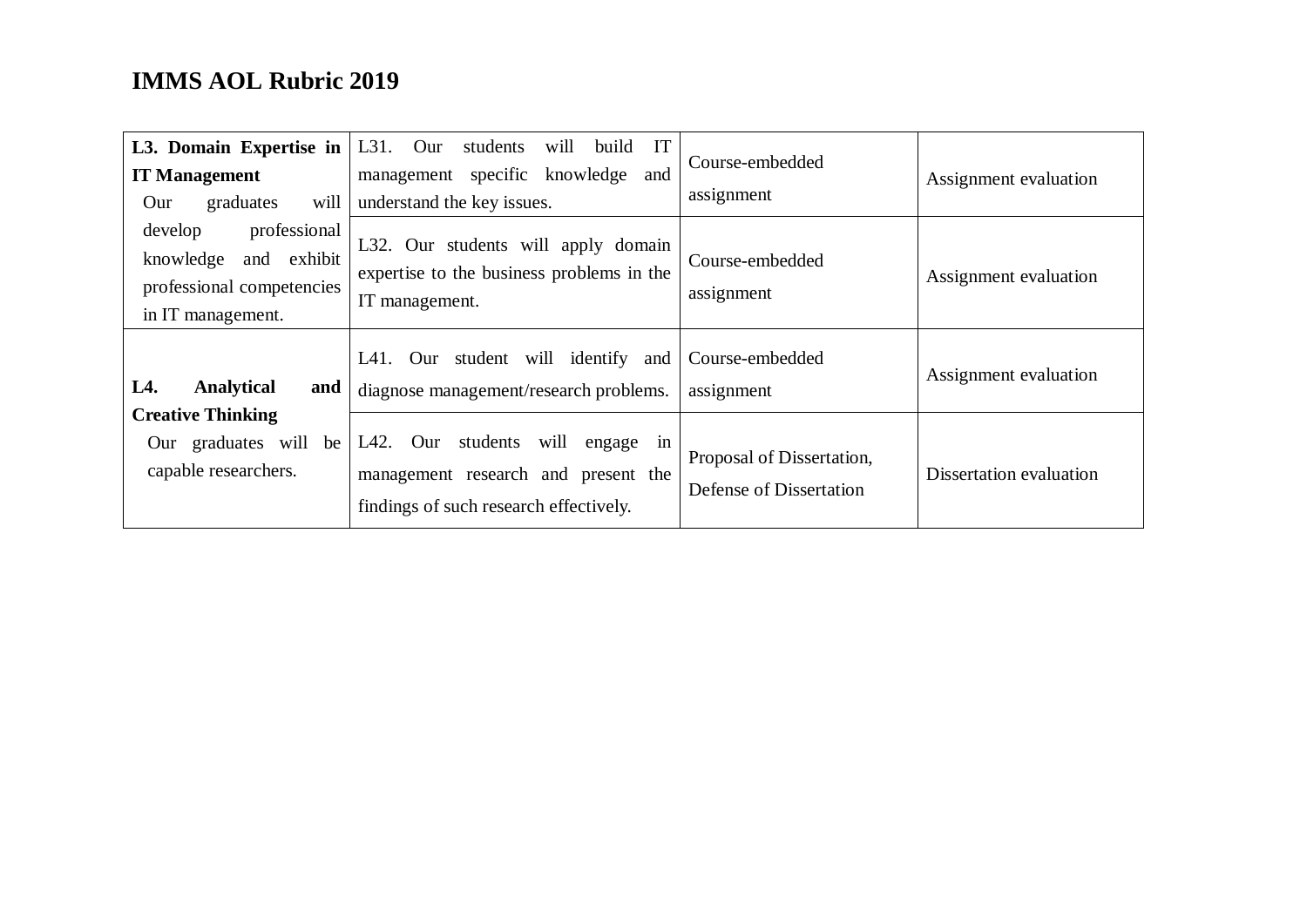#### **2. Rubrics to assess achievements of learning objectives**

| L1: Professional Communication: Our graduates will be professional effective communicators. |                                                                                                                                              |                                                                                                                                                                                                           |                                                                                                                                                                                                       |  |
|---------------------------------------------------------------------------------------------|----------------------------------------------------------------------------------------------------------------------------------------------|-----------------------------------------------------------------------------------------------------------------------------------------------------------------------------------------------------------|-------------------------------------------------------------------------------------------------------------------------------------------------------------------------------------------------------|--|
| L11: Our students will deliver effective presentation accompanied with proper IT management |                                                                                                                                              |                                                                                                                                                                                                           |                                                                                                                                                                                                       |  |
|                                                                                             |                                                                                                                                              | <b>Performance Levels</b>                                                                                                                                                                                 |                                                                                                                                                                                                       |  |
| <b>Traits</b>                                                                               | <b>1 (Fails to Meet Expectations)</b>                                                                                                        | 2 (Meets Expectations)                                                                                                                                                                                    | <b>3 (Exceeds Expectations)</b>                                                                                                                                                                       |  |
| 1. Organization                                                                             | opening<br>statement or irrelevant<br>N <sub>o</sub><br>statement; Loses focus more than once;<br>does not manage time effectively.          | Has opening statement relevant to topic,<br>and gives outline of speech; mostly<br>organized with some transitions; allows<br>enough time to deliver speech, although it<br>could have been better edited | Has a clear opening statement that catches<br>audience's interest and gives overview;<br>stays focused throughout. Has transition<br>statement, ties sections together; effective<br>time management. |  |
| 2. Quality of slides                                                                        | Sloppy and/or unprofessional; may be<br>difficult to read;<br>slides are<br>many<br>superfluous.                                             | Readable,<br>professional,<br>appropriate<br>number                                                                                                                                                       | Readable, professional, imaginative and/or<br>high quality (without being a distraction).                                                                                                             |  |
| 3. Voice quality and pace                                                                   | Demonstrates<br>of the<br>one<br><sub>or</sub><br>more<br>following: mumbling, too soft, too loud,<br>too fast, too slow, "umms."            | Can easily understand; appropriate pace<br>and volume; delivery is mostly clear and<br>natural                                                                                                            | Excellent<br>delivery;<br>conversational,<br>modulates voice, projects enthusiasm,<br>interest, confidence.                                                                                           |  |
| 4. Mannerisms                                                                               | Demonstrates one or more distracting<br>mannerisms, which may include bad<br>posture, shifting feet, etc.                                    | distracting<br>mannerisms.<br>Decent<br>N <sub>o</sub><br>posture.                                                                                                                                        | Uses body language effectively (and<br>naturally) to maintain audience's interest                                                                                                                     |  |
| 5. Professionalism                                                                          | Makes excuses for the presentation; word<br>choice is not appropriate for audience;<br>inappropriately informal, does not stay "in<br>role." | Treats audience profession-ally, word<br>choice is acceptable (does not use slang);<br>keeps nervousness under control                                                                                    | Treats audience professionally; confident,<br>shows command of topic                                                                                                                                  |  |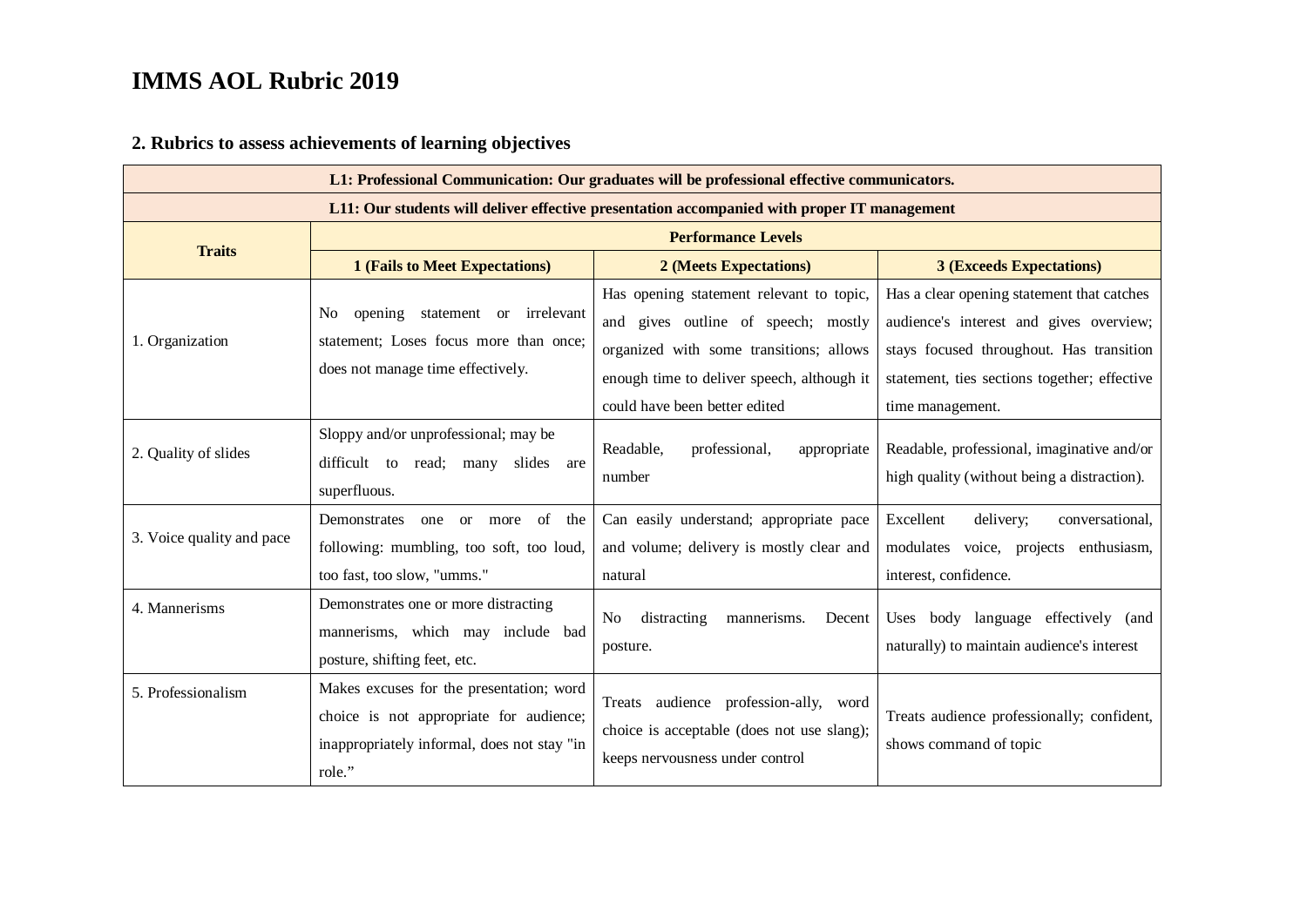| of<br>media/rapport  <br>6. Use<br>with audience | little eye contact; inappropriate number of<br>slides (too many or too few). | Relies heavily on slides or notes; makes   Looks at slides to keep on track with<br>presentation; appropriate number of slides;<br>maintains eye contact most of the time. | Slides are used effortlessly to enhance<br>speech could be effectively<br>speech;<br>without<br>delivered<br>them; perfect eye<br>contact. |
|--------------------------------------------------|------------------------------------------------------------------------------|----------------------------------------------------------------------------------------------------------------------------------------------------------------------------|--------------------------------------------------------------------------------------------------------------------------------------------|
| 7. Ability to answer                             | Cannot address basic questions.                                              |                                                                                                                                                                            | Can address most questions with correct Answers all questions with relevant,                                                               |
| questions.                                       |                                                                              | information                                                                                                                                                                | correct information; speaks confidently.                                                                                                   |

| L1: Professional Communication: Our graduates will be professional effective communicators. |                                                                                                                                                                                                                                                |                                                                                                                                                                                                                                                                                                                                                                                                            |                                                                                                                                                                                                                                                                                                                                                                 |  |  |  |
|---------------------------------------------------------------------------------------------|------------------------------------------------------------------------------------------------------------------------------------------------------------------------------------------------------------------------------------------------|------------------------------------------------------------------------------------------------------------------------------------------------------------------------------------------------------------------------------------------------------------------------------------------------------------------------------------------------------------------------------------------------------------|-----------------------------------------------------------------------------------------------------------------------------------------------------------------------------------------------------------------------------------------------------------------------------------------------------------------------------------------------------------------|--|--|--|
|                                                                                             | L12. Our student will create well-written professional papers on a research topic.                                                                                                                                                             |                                                                                                                                                                                                                                                                                                                                                                                                            |                                                                                                                                                                                                                                                                                                                                                                 |  |  |  |
| <b>Traits</b>                                                                               |                                                                                                                                                                                                                                                | <b>Performance Levels</b>                                                                                                                                                                                                                                                                                                                                                                                  |                                                                                                                                                                                                                                                                                                                                                                 |  |  |  |
|                                                                                             | <b>1 (Fails to Meet Expectations)</b>                                                                                                                                                                                                          | 2 (Meets Expectations)                                                                                                                                                                                                                                                                                                                                                                                     | <b>3 (Exceeds Expectations)</b>                                                                                                                                                                                                                                                                                                                                 |  |  |  |
| 1. Logic and Organization                                                                   | Does not develop ideas cogently<br>ineffective<br>Uneven<br>overall<br>and<br>organization<br>Weak logical flow<br>Unclear or missing introduction or<br>conclusion.<br>Few headings or paragraph breaks<br>Weak or unfocused thesis statement | · Develops unified and coherent ideas<br>paragraphs<br>with<br>within<br>generally<br>adequate transitions<br>Clear overall organization relating most<br>ideas together, but some ideas seem<br>illogical and/or unrelated<br>Adequate introduction and conclusion<br>organized<br>analysis<br>Provides<br>that<br>generally maintains focus<br>Opens with clear statement of research<br>problems/issues | · Develops ideas cogently, organizes them<br>logically with paragraphs and connects<br>them with effective transitions<br>effective<br>Clear,<br>introduction<br>and<br>conclusion.<br>· Provides clear organization scheme to<br>guide reader through logic of analysis<br>· Hooks reader with clever/insightful<br>opener to clearly identify research issues |  |  |  |
| 2. Language                                                                                 | Employs words that are unclear or                                                                                                                                                                                                              | Word forms are correct                                                                                                                                                                                                                                                                                                                                                                                     | · Employs words with fluency                                                                                                                                                                                                                                                                                                                                    |  |  |  |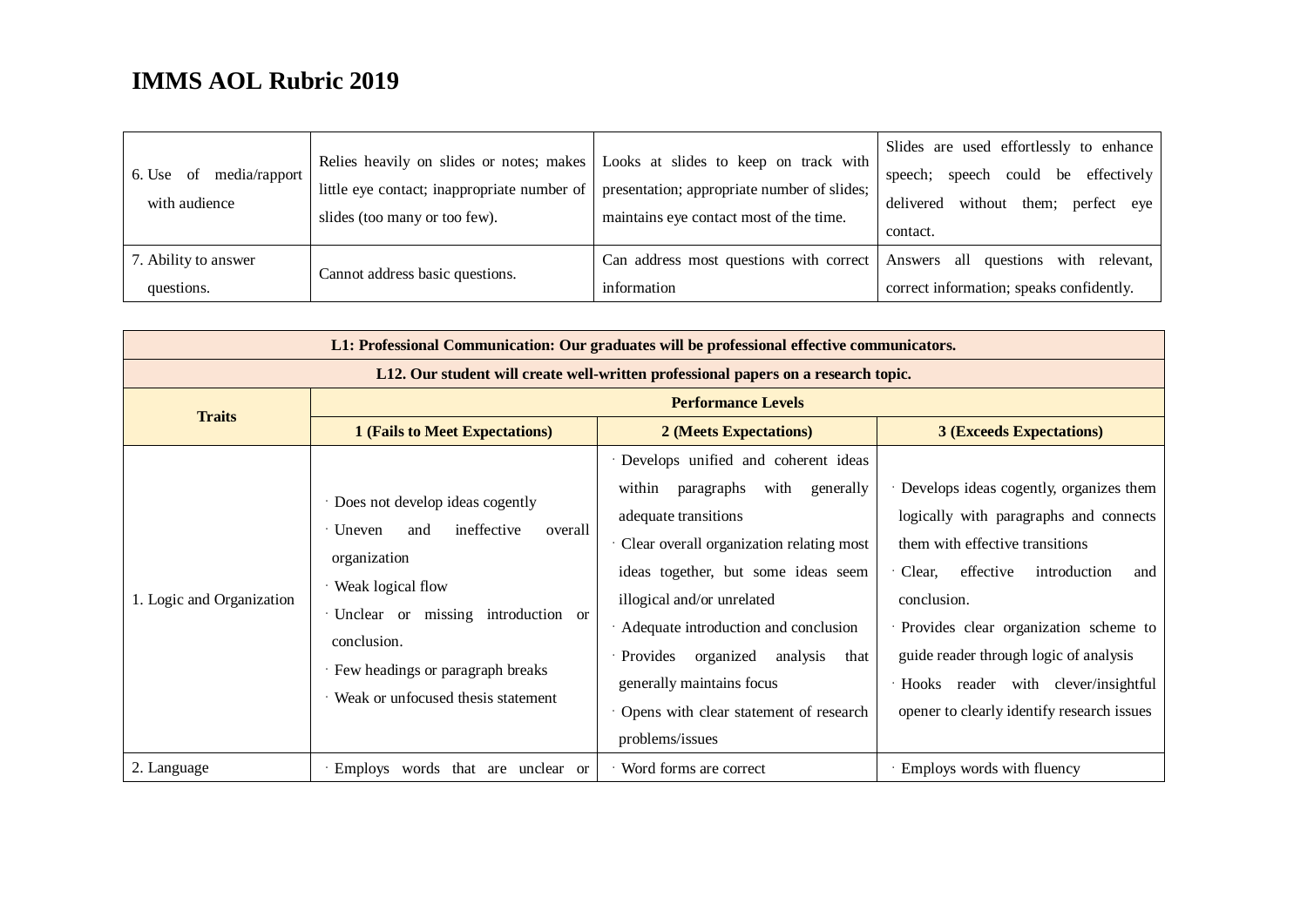|                            | inappropriate                                                                                                                                                                                                | Uses some academic terms                                                                                                                                                                                                   | · Develops<br>standard<br>concise                                                                                                                                                                    |
|----------------------------|--------------------------------------------------------------------------------------------------------------------------------------------------------------------------------------------------------------|----------------------------------------------------------------------------------------------------------------------------------------------------------------------------------------------------------------------------|------------------------------------------------------------------------------------------------------------------------------------------------------------------------------------------------------|
|                            | Sentence and structures problems.                                                                                                                                                                            | Sentence structure is quite effective                                                                                                                                                                                      | English/Korean sentences                                                                                                                                                                             |
|                            | Errors are seriously distracting                                                                                                                                                                             | · Presence of a few errors is not                                                                                                                                                                                          | $\cdot$ Uses<br>academic<br>many<br>terms                                                                                                                                                            |
|                            |                                                                                                                                                                                                              | distracting.                                                                                                                                                                                                               | appropriately                                                                                                                                                                                        |
| 3. Spelling and Grammar    | Writing contains numerous errors in<br>spelling and grammar which interfere<br>with comprehension.<br>Was not even briefly edited<br>Uses many misspelled words and shows<br>only elementary vocabulary feel | While there may be minor errors, the<br>writing follows normal conventions of<br>spelling and grammar throughout, and<br>has been proofread<br>Has spell-checked, but may miss a typo<br>of use an inappropriate word/term | The writing is essentially error-free in<br>terms of spelling and grammar<br>· The writing is carefully proofread<br>· Uses correct spelling throughout and<br>demonstrates strong vocabulary skills |
| 4. Development of Ideas    | · Most ideas unsupported, confusion<br>between personal opinion and evidence<br>Includes much information that is not<br>relevant.                                                                           | Supports most ideas with effective<br>examples references, and details<br>· Minor support for ideas is inconsistent,<br>reasoning unclear.                                                                                 | · Explores ideas thoroughly supports<br>points fully using a balance of subjective<br>objective<br>evidence,<br>and<br>reasons<br>effectively making useful distinctions                             |
| 5. Purpose and<br>Audience | The purpose and focus of the writing are<br>not clear to the reader<br>· Never addresses the right audience.                                                                                                 | The writer has made<br>adequate<br>decisions about focus, organization,<br>style, and content so as to achieve the<br>purpose of the writing<br>Address the right audience more than<br>once                               | · The writer's decision about focus,<br>organization, style and content fully<br>elucidate the purpose and keep the<br>purpose at the center of the piece<br>Always addresses the right audience.    |
| 6. Format                  | Not in memo format<br>· No or sloppy exhibits.<br>· Does not refer to exhibits                                                                                                                               | Uses correct format with minor error<br>Appropriate, titled exhibits<br>· Refers to exhibits in body of paper                                                                                                              | · Correct format.<br>Seamless references.<br>· Uses bullets where appropriate to make                                                                                                                |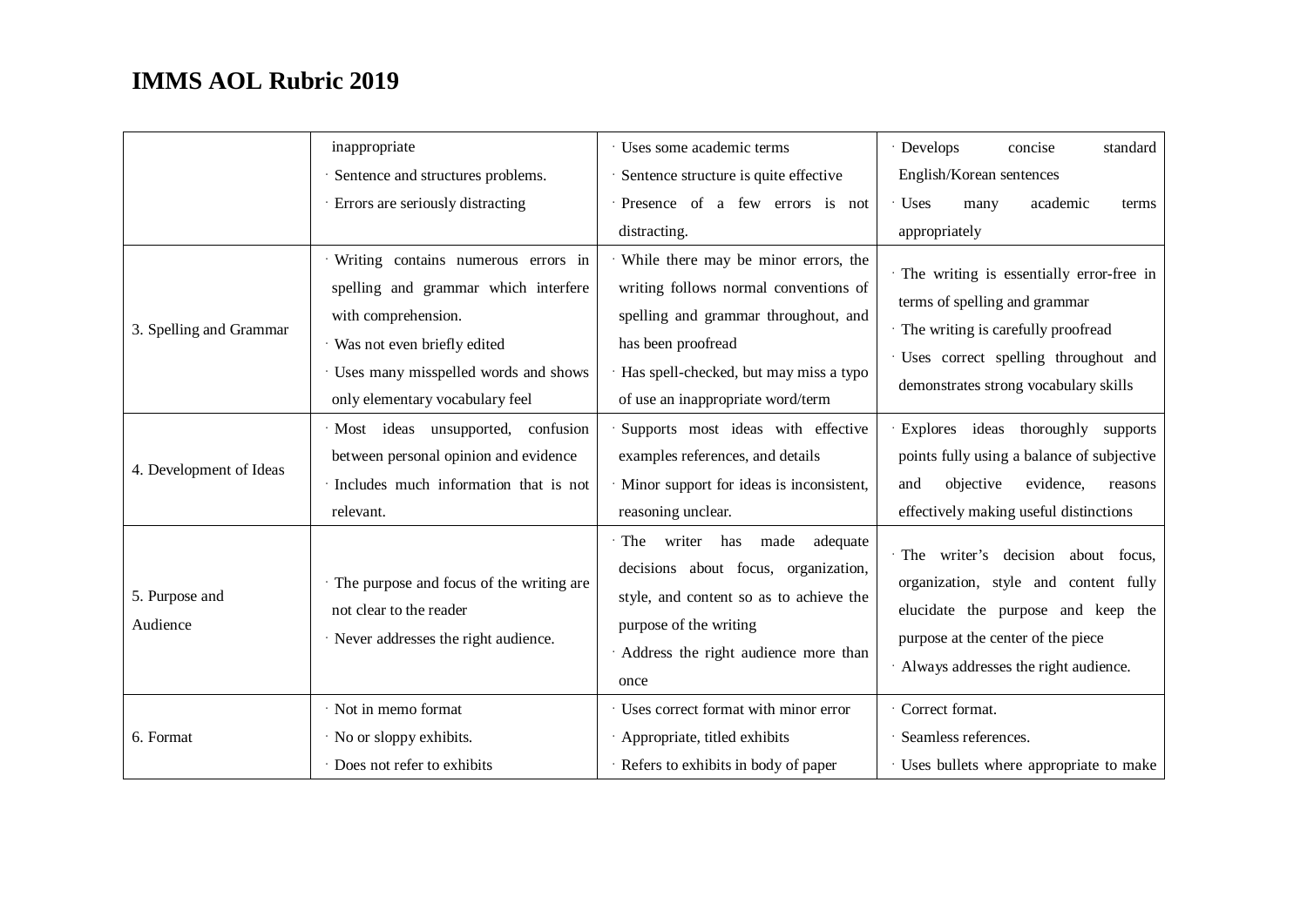|  | Looks professional (fonts, etc.). | good use of space                     |
|--|-----------------------------------|---------------------------------------|
|  |                                   | Attractive exhibits.                  |
|  |                                   | Attractive, professional looking memo |

| L2. Strategic Thinking & Value Innovation: Our graduates will be able to strategically analyze IT management problems and |                                                                                                                                 |                                                                                                             |                                                                                                                                                               |  |  |
|---------------------------------------------------------------------------------------------------------------------------|---------------------------------------------------------------------------------------------------------------------------------|-------------------------------------------------------------------------------------------------------------|---------------------------------------------------------------------------------------------------------------------------------------------------------------|--|--|
|                                                                                                                           | innovatively generate value through studying information technology.                                                            |                                                                                                             |                                                                                                                                                               |  |  |
|                                                                                                                           |                                                                                                                                 |                                                                                                             | L21. Our student will use appropriate analytical techniques to solve IT management problems and will demonstrate the ability of                               |  |  |
|                                                                                                                           |                                                                                                                                 | sound business research.                                                                                    |                                                                                                                                                               |  |  |
|                                                                                                                           |                                                                                                                                 | <b>Performance Levels</b>                                                                                   |                                                                                                                                                               |  |  |
| <b>Traits</b>                                                                                                             | <b>1 (Fails to Meet Expectations)</b>                                                                                           | 2 (Meets Expectations)                                                                                      | <b>3 (Exceeds Expectations)</b>                                                                                                                               |  |  |
| 1. Factual knowledge                                                                                                      | Shows little knowledge of problem<br>facts, makes factual mistakes                                                              | solid<br>of<br>understanding<br><b>Shows</b><br>problem facts                                               | Shows through grasp of problem facts<br>additional<br>offers<br>factual<br>and<br>knowledge about company or industry                                         |  |  |
| 2. Application of strategic<br>analytical Tools                                                                           | Misuses strategic analysis tools,<br>concepts, and techniques                                                                   | Appropriately strategic analysis tools,<br>concepts, and techniques                                         | understanding<br>Shows<br>strong<br>and<br>application of strategic analysis tools,<br>concepts, and techniques                                               |  |  |
| 3. Application of financial<br>analysis                                                                                   | Fails to incorporate financials into<br>problem analysis or shows only<br>limited<br>understand<br>attempts<br>to<br>financials | Shows knowledge of ratios and trend<br>analysis; demonstrates understanding<br>of firm's financial standing | Applies ratios and trend analysis to<br>develop<br>judgments<br>about<br>sound<br>situation and<br>prospects;<br>company<br>financial<br>analysis<br>presents |  |  |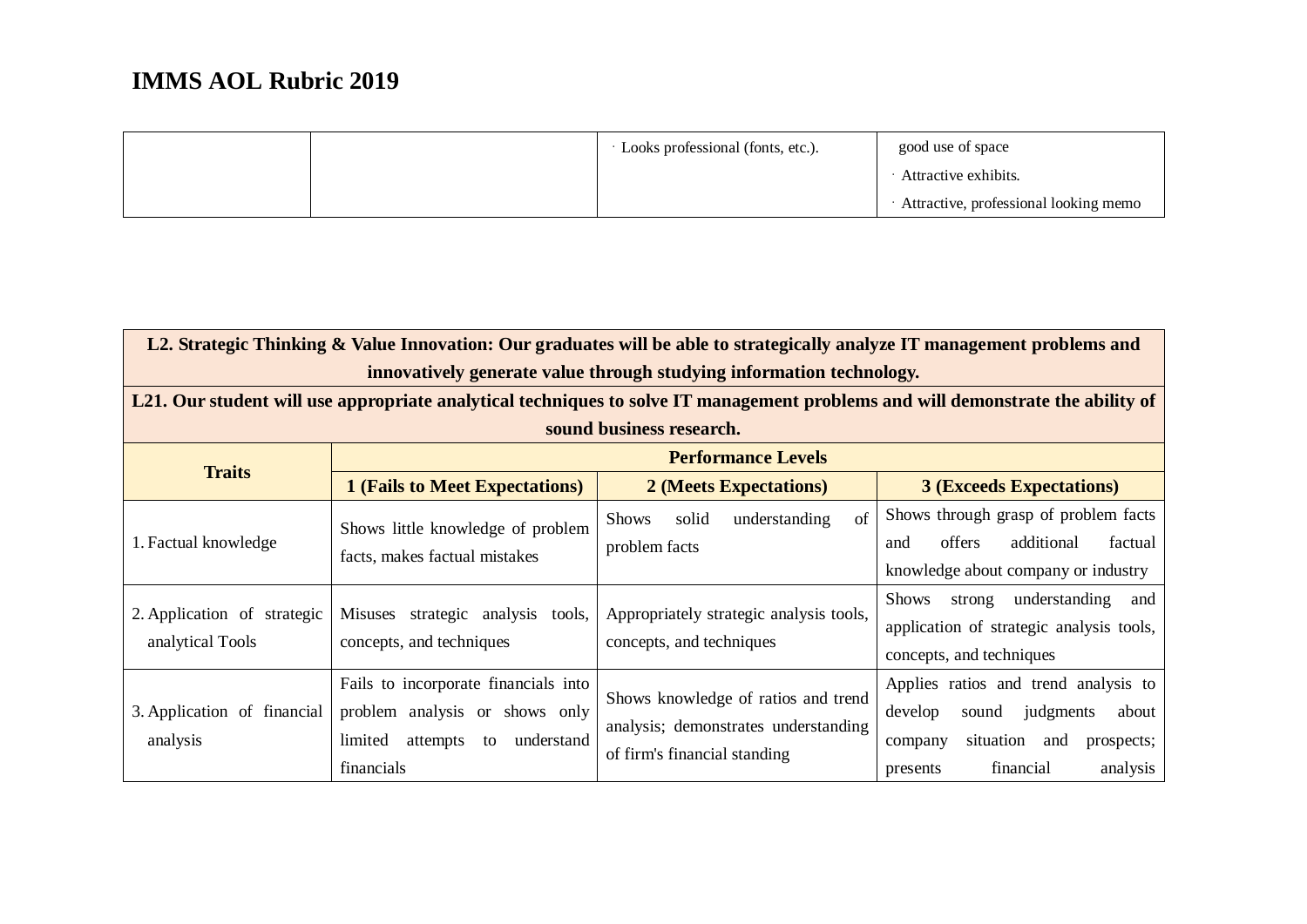|                             |                                              |                                           | professionally                                                   |
|-----------------------------|----------------------------------------------|-------------------------------------------|------------------------------------------------------------------|
|                             |                                              | Clearly identifies the key issues in the  | Develops a well-integrated statement                             |
| 4. Identification<br>of     | Neglects to identify issues; recounts        | problem<br>demonstrates<br>and            | of the complex issues of the problem                             |
| problems/issues             | facts of problem with little analysis        | understanding of company's decision       | and demonstrates understanding of                                |
|                             |                                              | situation                                 | situation                                                        |
| $\sigma$ f<br>5. Generation | infeasible<br>Identifies<br>weak<br>$\alpha$ | Generates 2 or 3 feasible alternatives    | Develops 2 or 3 insightful alternatives                          |
| alternatives                | alternatives with little attention to        | for resolving the key issues of the       | for resolving<br>offers<br>the issues;                           |
|                             | issues                                       | problem                                   | specificity and originality                                      |
|                             | Offers weak recommendations or               | Provides<br>well-reasoned                 | Integrates alternatives into a well-                             |
| 6. Recommendations          | pays                                         | recommendations that follow from the      | developed<br>offers<br>action<br>plan;                           |
|                             | little attention to addressing issues        | preceding analysis and clearly address    | specificity, priorities, and sequencing                          |
|                             |                                              | issues; no surprises                      | of actions                                                       |
|                             | Shows little attention to presenting         | Provides good arguments backed up         | Provides<br>rationale<br>and                                     |
| 7. Business research        | sound arguments or backing up                | with                                      | strong<br>convincing                                             |
|                             | ideas with analysis; offers "I think"        | knowledge,<br>factual<br>analysis,<br>and | throughout;<br>arguments<br>demonstrates sound business research |
|                             | statements                                   | persuasive rationale                      |                                                                  |

| L2. Strategic Thinking & Value Innovation: Our graduates will be able to strategically analyze IT management problems and |                                      |                                    |                                    |  |  |
|---------------------------------------------------------------------------------------------------------------------------|--------------------------------------|------------------------------------|------------------------------------|--|--|
| innovatively generate value through studying information technology.                                                      |                                      |                                    |                                    |  |  |
| L22. Our students will study emerging information technology.                                                             |                                      |                                    |                                    |  |  |
|                                                                                                                           |                                      | <b>Performance Levels</b>          |                                    |  |  |
| <b>Traits</b><br><b>1 (Fails to Meet Expectations)</b><br>2 (Meets Expectations)<br><b>3 (Exceeds Expectations)</b>       |                                      |                                    |                                    |  |  |
| 1. Consideration                                                                                                          | Deals only with a single perspective | Begins to relate alternative views | Addresses<br>perspectives<br>noted |  |  |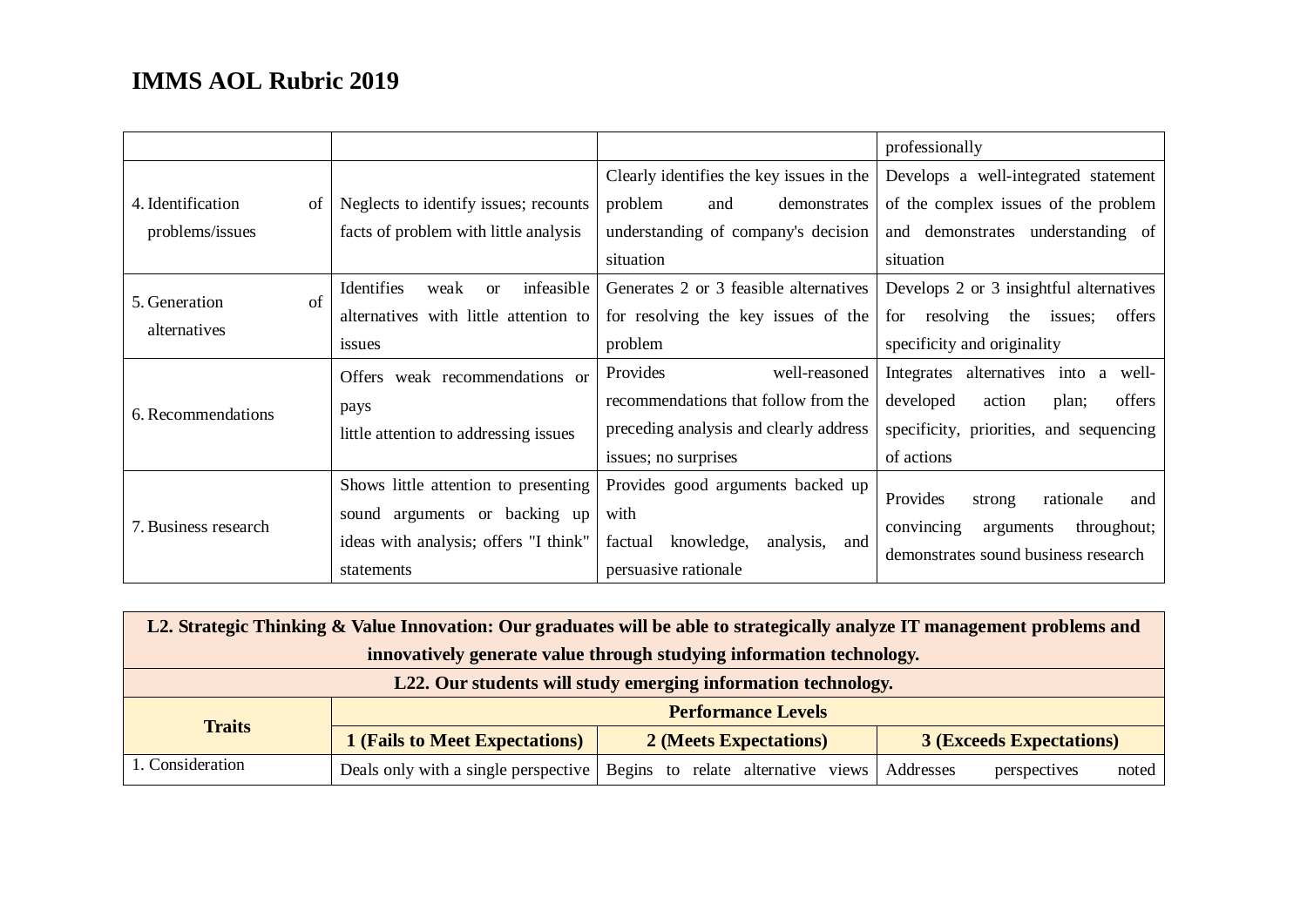|                             | discuss<br>possible<br>fails<br>to<br>and<br>emerging technology.                                                              | from emerging technology to qualify<br>analysis.                                                               | previously,<br>additional<br>and<br>diverse<br>perspectives emerging technology to                                                  |
|-----------------------------|--------------------------------------------------------------------------------------------------------------------------------|----------------------------------------------------------------------------------------------------------------|-------------------------------------------------------------------------------------------------------------------------------------|
|                             |                                                                                                                                |                                                                                                                | qualify analysis.                                                                                                                   |
| 2. Management principle     | understanding<br>Lacks<br>-of<br>basic<br>principles<br>management<br>and<br>strategic thinking approach.                      | Shows clear comprehension of basic<br>management principles and strategic<br>thinking approach.                | applies<br>and<br>Integrates<br>basic<br>management principles and strategic<br>thinking approach including emerging<br>technology. |
| 3. Intellectual sensitivity | Does<br>demonstrate<br>yet<br>not<br>intellectual acuity, imagination, and<br>sensitivity.                                     | Somewhat demonstrates intellectual<br>acuity, imagination, and sensitivity.                                    | high<br>degree<br>Demonstrates<br><sub>of</sub><br>a<br>intellectual acuity, imagination, and<br>sensitivity.                       |
| 4. Horizontal synthesis     | Does not yet integrate emerging<br>technology skills and knowledge.                                                            | Partially<br>integrates<br>emerging<br>technology skills and knowledge.                                        | Successfully<br>integrates<br>emerging<br>technology skills and knowledge.                                                          |
| 5. Vertical synthesis       | Does not yet demonstrate awareness<br>of inter-relationships among self,<br>technology,<br>business,<br>the<br>and<br>society. | Demonstrates some awareness<br>of<br>inter-relationships among self, the<br>technology, business, and society. | Clearly demonstrates an awareness of<br>inter-relationships among self,<br>the<br>technology, business, and society.                |

|               | L3: Domain expertise in IT Management: Our graduates will develop professional knowledge and exhibit professional |          |                                       |                                     |                                          |  |  |
|---------------|-------------------------------------------------------------------------------------------------------------------|----------|---------------------------------------|-------------------------------------|------------------------------------------|--|--|
|               | competencies in IT management.                                                                                    |          |                                       |                                     |                                          |  |  |
|               | L31. Our students will build IT management specific knowledge and understand the key issues.                      |          |                                       |                                     |                                          |  |  |
|               |                                                                                                                   |          |                                       | <b>Performance Levels</b>           |                                          |  |  |
| <b>Traits</b> |                                                                                                                   |          | <b>1 (Fails to Meet Expectations)</b> | 2 (Meets Expectations)              | <b>3 (Exceeds Expectations)</b>          |  |  |
|               | <b>Build</b>                                                                                                      | industry | Industry-specific concepts and issues | Appropriately addresses most of the | Appropriately<br>all<br>addresses<br>key |  |  |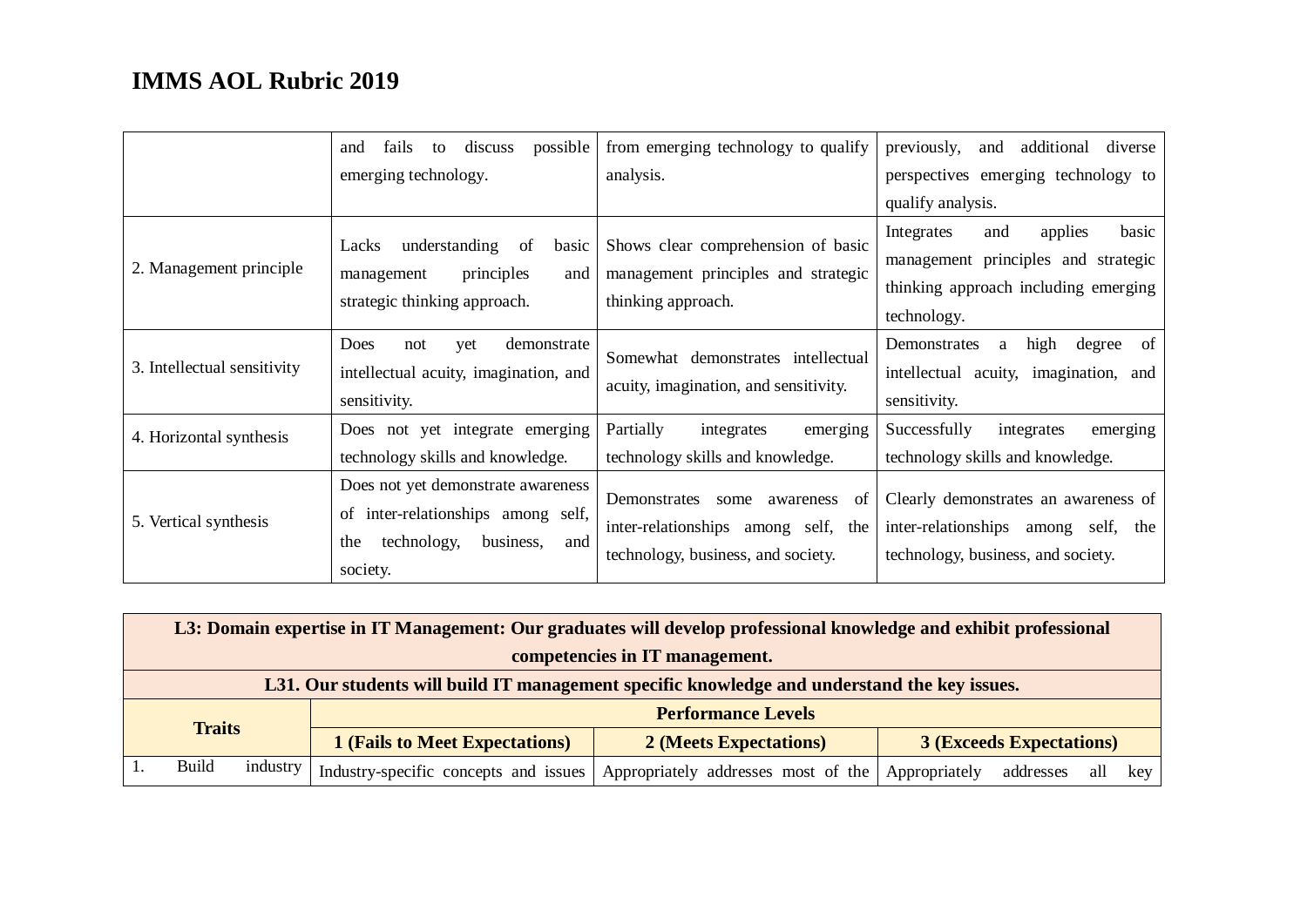| specific knowledge                                               |                                                                      | are not identified or they are identified $\vert$ key industry-specific concepts and $\vert$ industry-specific concepts and issues |                                                                      |
|------------------------------------------------------------------|----------------------------------------------------------------------|------------------------------------------------------------------------------------------------------------------------------------|----------------------------------------------------------------------|
|                                                                  | in appropriately.                                                    | issues but omits or identifies a few of   and most of the minor ones.                                                              |                                                                      |
|                                                                  |                                                                      | the minor ones.                                                                                                                    |                                                                      |
| 2. Understand the key<br>business<br>issues<br>of<br>environment | Shows no understanding of the key<br>issues of business environment. | Recognizes and shows reasonable<br>appreciation some of the key issues of<br>business environment.                                 | Recognizes and appreciated the key<br>issues of business environment |

| L3: Domain expertise in IT Management: Our graduates will develop professional knowledge and exhibit professional |                                                                                                                                              |                                                                                                                                           |                                                                                                                                                        |  |
|-------------------------------------------------------------------------------------------------------------------|----------------------------------------------------------------------------------------------------------------------------------------------|-------------------------------------------------------------------------------------------------------------------------------------------|--------------------------------------------------------------------------------------------------------------------------------------------------------|--|
| competencies in IT management.                                                                                    |                                                                                                                                              |                                                                                                                                           |                                                                                                                                                        |  |
| L32. Our students will apply domain expertise to the business problems in the IT management.                      |                                                                                                                                              |                                                                                                                                           |                                                                                                                                                        |  |
| <b>Traits</b>                                                                                                     | <b>Performance Levels</b>                                                                                                                    |                                                                                                                                           |                                                                                                                                                        |  |
|                                                                                                                   | <b>1 (Fails to Meet Expectations)</b>                                                                                                        | 2 (Meets Expectations)                                                                                                                    | <b>3 (Exceeds Expectations)</b>                                                                                                                        |  |
| industry<br>Apply<br>specific knowledge to<br>a specific problem                                                  | No application of industry specific<br>knowledge to a specific problem;<br>conclusions<br>Incorrect<br><sub>or</sub><br>recommendations made | Some application of industry specific<br>knowledge to a specific problem;<br>Weak<br>conclusions<br><sub>or</sub><br>recommendations made | Comprehensive application of industry<br>specific knowledge to a<br>specific<br>problem;<br>Strong conclusions made;<br>Creative recommendations given |  |
| 2. Recommend solutions<br>using<br>structured<br>approach                                                         | Not a successful solution                                                                                                                    | Minimally<br>solution<br>successful<br>(modification or improvement);<br>Use structured analysis or model                                 | successful solution(uniquely<br>Highly<br>creative); Show reasonable analysis<br>and model                                                             |  |

**L4: Analytical and Creative Thinking: Our graduates will be capable researchers.**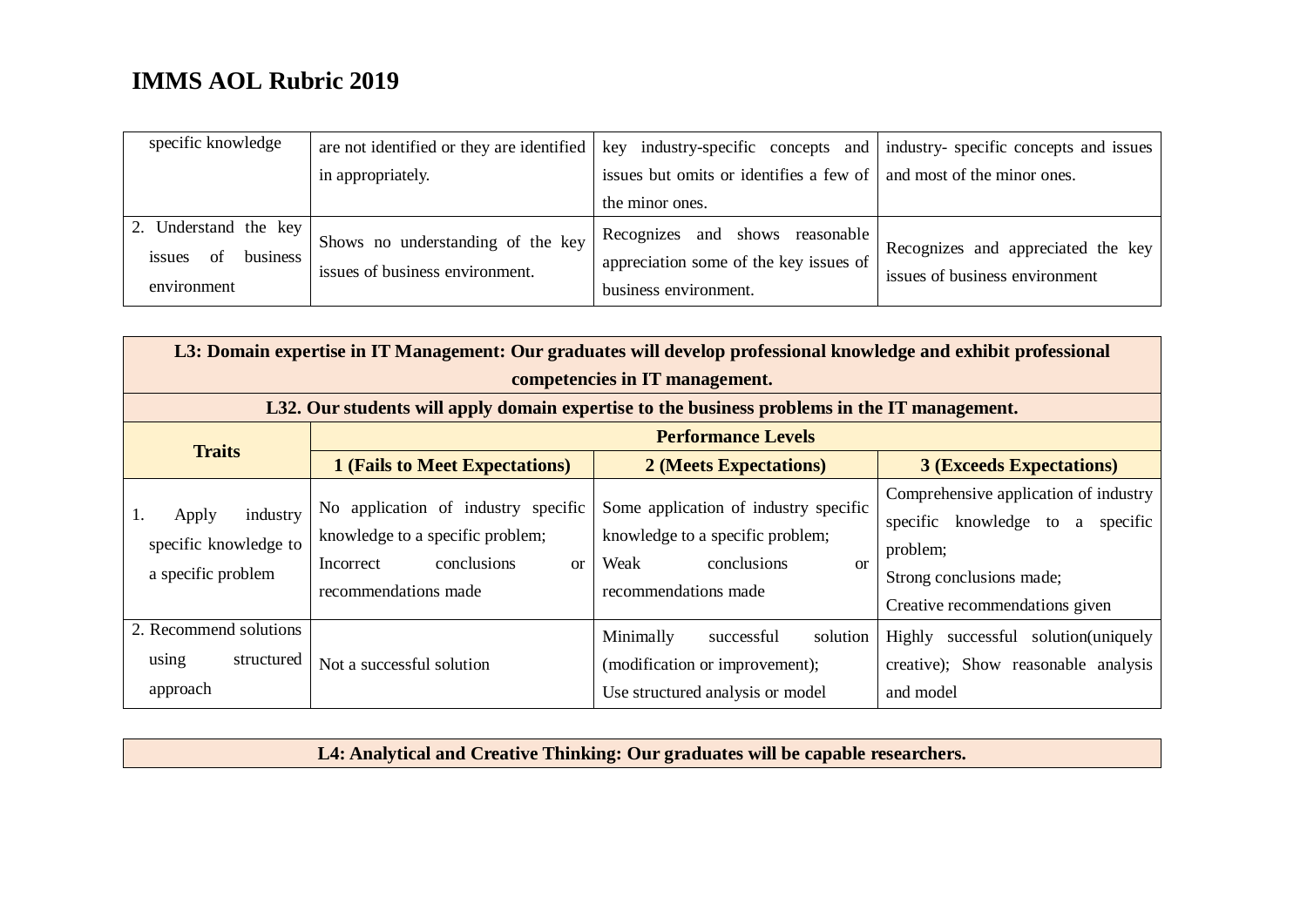| L41. Our student will identify and diagnose management/research problems.  |                                                                                                                   |                                                                                                                                                                   |                                                                                                                             |
|----------------------------------------------------------------------------|-------------------------------------------------------------------------------------------------------------------|-------------------------------------------------------------------------------------------------------------------------------------------------------------------|-----------------------------------------------------------------------------------------------------------------------------|
|                                                                            | <b>Performance Levels</b>                                                                                         |                                                                                                                                                                   |                                                                                                                             |
| <b>Traits</b>                                                              | <b>1 (Fails to Meet Expectations)</b>                                                                             | 2 (Meets Expectations)                                                                                                                                            | <b>3 (Exceeds Expectations)</b>                                                                                             |
| Identify<br>1.<br>management/research<br>issues and concepts               | Management/research issues/concepts<br>identified<br>identified<br><sub>or</sub><br>not<br>are<br>inappropriately | Addresses<br>of the<br>most<br>major<br>issues/concepts<br>management<br>appropriately<br>omits<br>but<br><b>or</b><br>inappropriately a few of the minor<br>ones | Addresses<br>all<br>the<br>major<br>management/research issues/concepts<br>and most of the minor ones                       |
| 2. Identify<br>alternative<br>options                                      | Does not identify alternatives                                                                                    | Identifies and discusses a set of<br>feasible alternatives                                                                                                        | Identifies a set of feasible options that<br>demonstrates creativity and the ability<br>to integrate knowledge              |
| 3.<br>Quantitative<br>evaluation                                           | Evaluation is poor, not consistent with<br>the criteria or does not use facts<br>correctly                        | Evaluation is adequate, relatively<br>consistent with criteria and facts are<br>generally used correctly                                                          | Evaluation is effective, consistent with<br>criteria and facts are used correctly                                           |
| 4. Qualitative evaluation                                                  | Evaluation is poor, not consistent with<br>the criteria incoherent or does not use<br>facts correctly             | Evaluation is adequate, coherent,<br>relatively consistent with criteria and<br>facts are generally used correctly                                                | Evaluation is effective, demonstrates<br>creativity, coherent, consistent with<br>criteria and facts are used correctly     |
| 5. Present and organize<br>work<br>logical<br>in<br>a<br>manner            | Analysis is poorly organized and does<br>not flow effectively                                                     | Analysis is reasonably well organized<br>and flow is adequate                                                                                                     | Analysis is very well organized and<br>flow is effective                                                                    |
| 6. Use new ideas and<br>analysis methods<br>not<br>includes in the problem | Absence of any new ideas and creative<br>analytical methods                                                       | Integrates<br>ideas<br>analytical<br>and<br>methods<br>from<br>other<br>sources not<br>directly<br>presented in<br>the<br>case                                    | Effectively<br>integrates<br>ideas<br>and<br>analytical methods from other sources<br>not directly presented in the problem |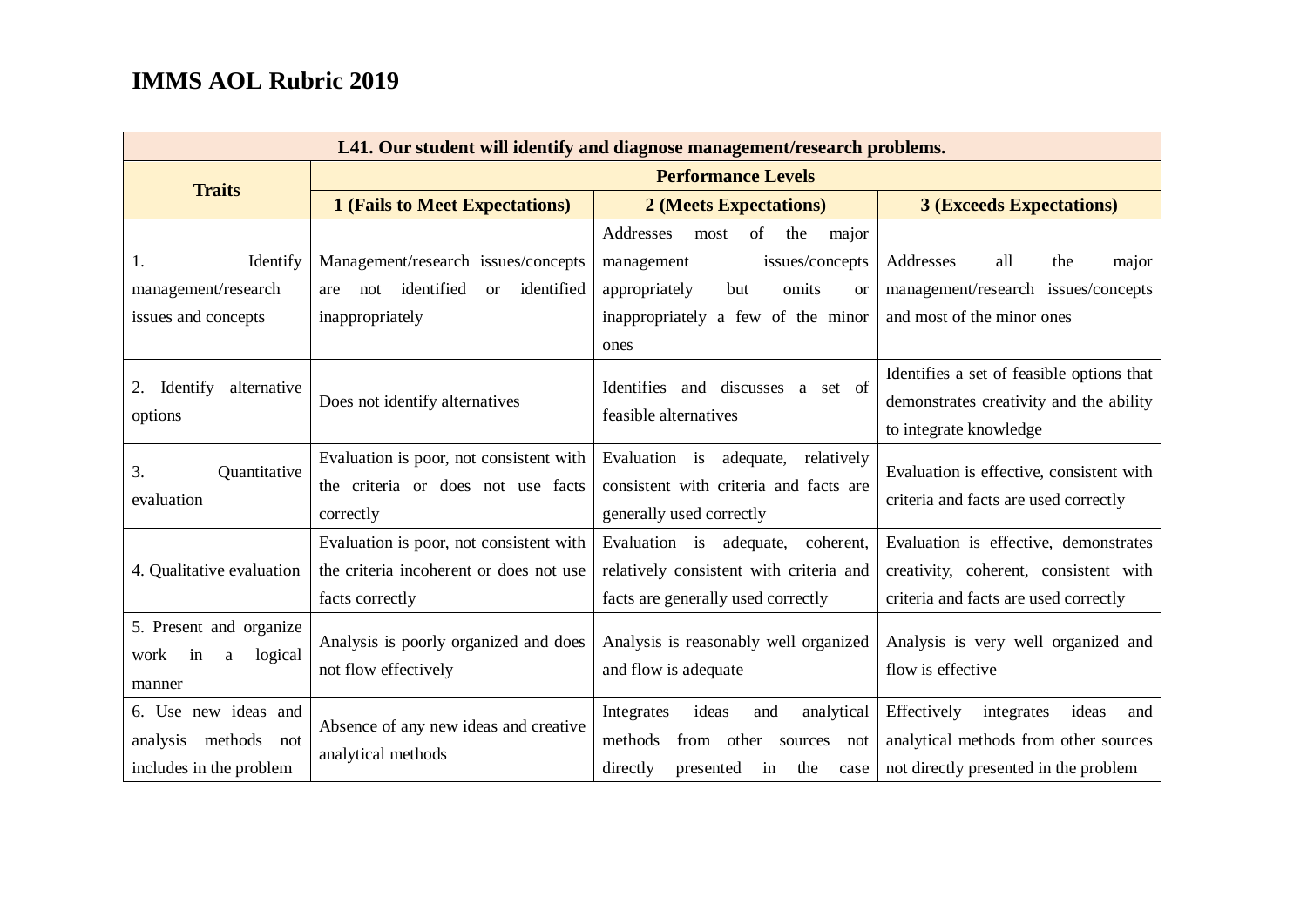|                                                                                                                             |                                                                                                                                                                               | reasonably well                                                                                                             |                                                                                                                                                                        |
|-----------------------------------------------------------------------------------------------------------------------------|-------------------------------------------------------------------------------------------------------------------------------------------------------------------------------|-----------------------------------------------------------------------------------------------------------------------------|------------------------------------------------------------------------------------------------------------------------------------------------------------------------|
| ethical<br>Use<br>and<br>professionally<br>responsible<br>documentation<br>and propose ethical and<br>responsible solutions | Sources are inappropriate, not well Sources are fair, reasonably<br>cited.<br>documented<br>poorly<br>and<br>Decisions are not ethically sound,<br>credible, or are frivolous | well<br>Where<br>documented<br>cited.<br>and<br>appropriate the decision is ethically<br>sound, credible, and not frivolous | well<br>appropriate,<br>Sources<br>are<br>documented and effectively cited.<br>Where appropriate the decision is<br>sound, credible, and not<br>ethically<br>frivolous |

| L4: Analytical and Creative Thinking: Our graduates will be capable researchers.                            |                                                              |                                                         |                                                                                                                 |  |
|-------------------------------------------------------------------------------------------------------------|--------------------------------------------------------------|---------------------------------------------------------|-----------------------------------------------------------------------------------------------------------------|--|
| L42. Our students will engage in management research and present the findings of such research effectively. |                                                              |                                                         |                                                                                                                 |  |
| <b>Performance Levels</b>                                                                                   |                                                              |                                                         |                                                                                                                 |  |
| <b>Traits</b>                                                                                               | <b>1 (Fails to Meet Expectations)</b>                        | 2 (Meets Expectations)                                  | <b>3 (Exceeds Expectations)</b>                                                                                 |  |
| 1. Preparation:<br>"fact finding"                                                                           | No significant research                                      | At least 3 sources of relevant research                 | Research that goes beyond "literal"<br>categories into "lateral" for points of<br>comparison                    |  |
| 2.<br>Preparation:<br>"problem/objective"<br>finding"                                                       | No clear cut problem or objective<br>identified              | A problem identified but no or only<br>vague objectives | problems<br>All<br>clearly<br>stated<br>and<br>multiple objectives prioritized toward<br>solution opportunities |  |
| 3. Incubation:<br>"idea finding"                                                                            | Not many ideas generated with little<br>novelty or diversity | Good number of ideas but not overly<br>novel or diverse | Many ideas of a diverse nature                                                                                  |  |
| Illumination:<br>4.<br>"solution finding"                                                                   | Selection fails to meet objective(s)                         | Selection solves problem stated in<br>main objective    | Selection<br>all<br>meets<br>objectives/maximizes solutions to all<br>problems                                  |  |